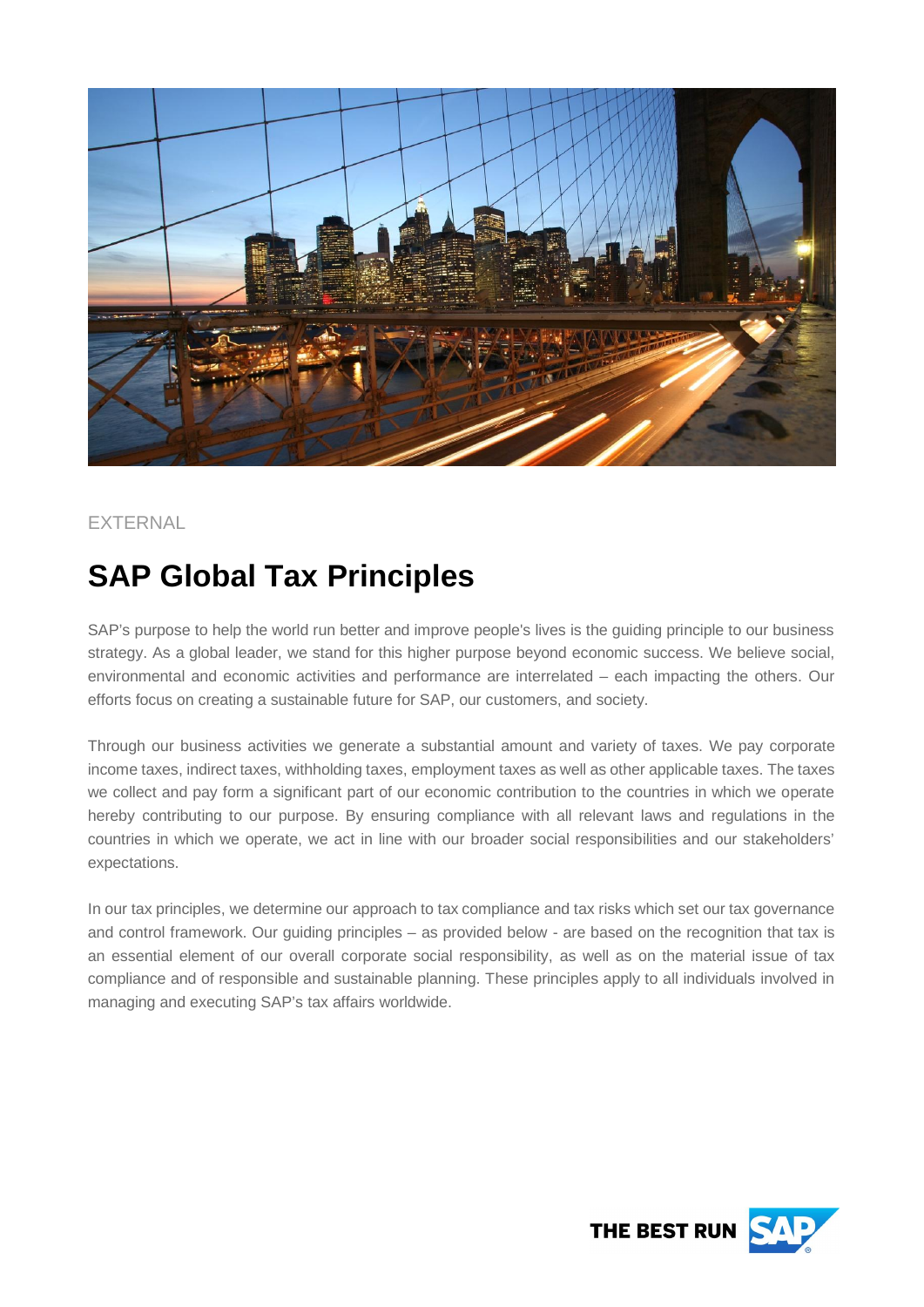# **1. COMPLIANCE WITH TAX LAWS AND REGULATIONS**

As the key objective SAP is committed to complying with all tax laws and regulations in the territories in which we operate, while also maintaining open and constructive relationships with tax authorities. Compliance for us means paying tax in the amount, in the place and at the time, and making such disclosures to the tax authorities, as required by applicable tax laws and regulations, while also claiming reliefs and incentives where available under law. This implies that we file our tax returns and make all required disclosures in tax returns, reports and documents in due time. We do not use our commercial bargaining power in any given country or region to obtain company-specific tax advantages that are not properly legislated.

In some cases, tax law may be subject to interpretation. We interpret applicable law with due consideration. Where necessary and appropriate, we seek the advice of external tax advisors to assure that tax positions taken are solidly grounded on prevailing opinions and relevant jurisprudence. In cases, in which uncertainty and financial risk cannot be eliminated, we account for adequate tax risks in our audited group financial statements in accordance with the applicable accounting standards and our group policies

**2. RESPONSIBILITY FOR THE TAX PRINCIPLES, SUPPORTING GOVERNANCE AND CONTROL FRAMEWORK AND MANAGEMENT OF TAX RISKS**

Responsibility for the tax principles, supporting governance and control framework and management of tax risks of the group sits with the Chief Financial Officer and member of the Executive Board of SAP SE, the Head of Global Finance and the Head of Global Tax for income taxes applicable to enterprises, such as corporate income taxes, and indirect taxes, and with the Chief People Officer and member of the Executive Board of SAP SE and the Head of Global Payroll for employment taxes. They are supported by regional and local tax managers as well as regional and local payroll managers who work on an integrated basis with the SAP global, regional and local management teams to identify and manage tax risks utilizing their combined knowledge of SAP's operations and tax law. Training is provided to relevant employees to ensure that tax compliance is carried out with a suitable level of diligence, technical expertise and sustaining a credible longterm reputation with the tax authorities. SAP's tax principles, supporting governance and control framework and management of tax risks are regularly reviewed. In addition, the Executive Board of SAP SE is advised and supervised – among others – by the Audit and Compliance Committee of the Supervisory Board of SAP SE. This also involves tax matters as part of the overall financial and risk review.

# **3. RELATIONSHIP WITH TAX AUTHORITIES**

We engage with tax authorities with honesty, integrity, respect and fairness. With regard to our tax affairs and significant transactions we are open and transparent. We seek clearance for significant transactions via advance rulings and mutual agreement procedures and support active real-time audits. We are prepared to litigate where we disagree with the decision of a tax authority but will first seek to resolve any disputed matters through proactive and transparent discussion and negotiation.

#### **4. TRANSPARENCY**

We comply with the disclosure requirements based on applicable tax laws and requlations. Our tax-related decisions consider SAP's reputation and relationship with our stakeholders. SAP regularly engages with governments as well as policy making institutions such as the EU commission and the OECD – typically through public consultation processes or in our role as a member of an industry group – to provide our perspective on how best to balance the need for government revenues from taxation against the need to ensure sustainable investment. We are in continuous exchange with other key stakeholders, such as our shareholders, employees and customers, in order to be transparent and balance our responsibilities to society and to our stakeholders.

# **5. TRANSFER PRICING**

SAP conducts transactions between its group companies on an arm's length basis and in accordance with OECD principles and local requirements in respective countries where SAP conducts business. Hence, SAP pays corresponding amounts of tax according to where value is created and where appropriate economic activities are performed.